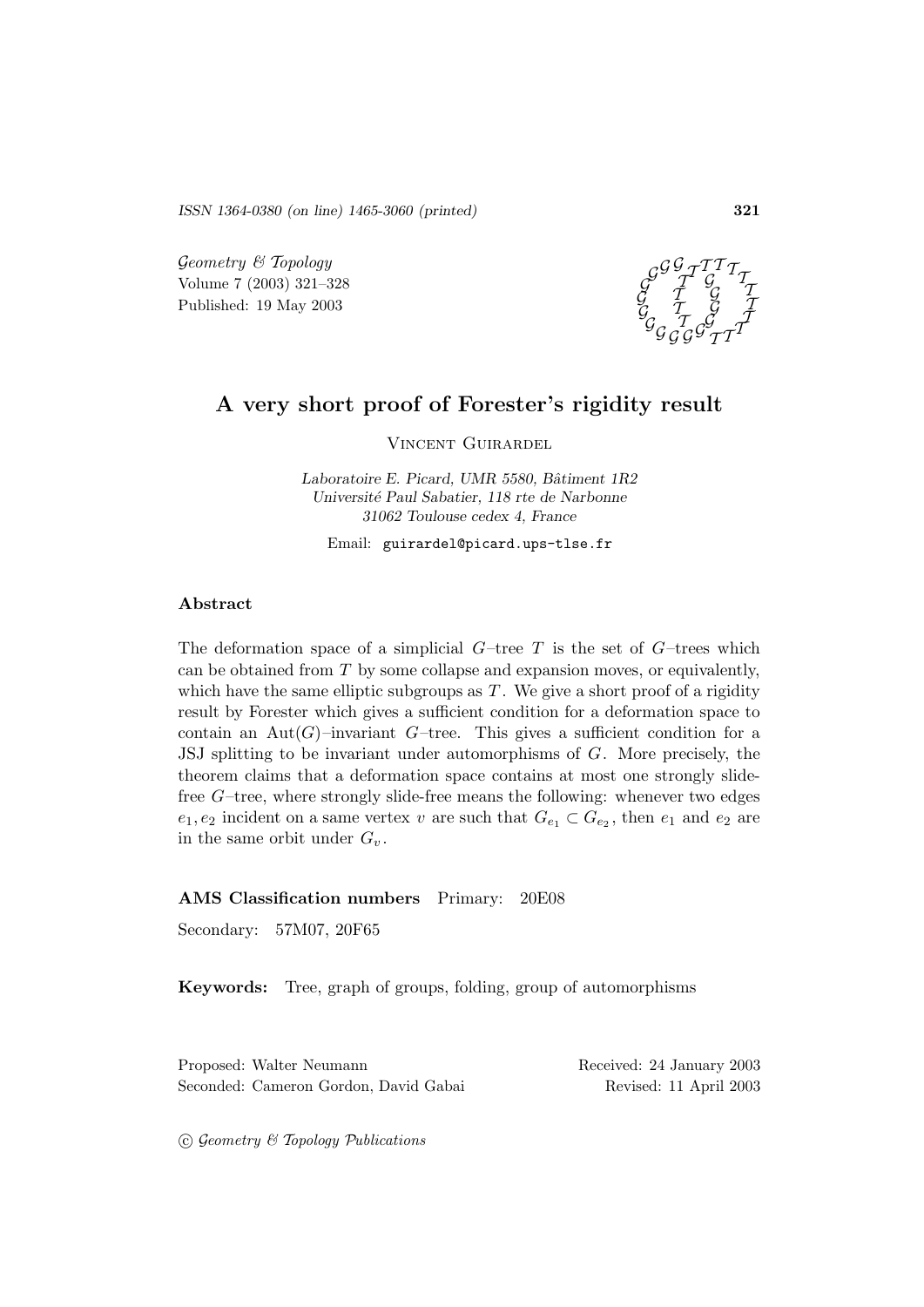In [5], Forester introduced the notion of *deformation* for simplicial trees with a cocompact action of a group  $G$ , or equivalently, for splittings of  $G$  as a finite graph of groups. A deformation consists in a sequence of collapse and expansion moves in the following sense: a *collapse move* consists in replacing an edge in a graph of groups corresponding to an amalgamated product  $A *_{\mathbb{C}} C$  by a vertex with vertex group A, and an *expansion move* is the inverse operation.

Remember that a subgroup of G is *elliptic* in a  $G$ -tree T if it fixes a point in T. Forester proves that two cocompact simplicial G–trees can be deformed into one another if and only if they have the same elliptic subgroups [5, Theorem 1.1]. In terms of the geometric realization of the trees, this can also be reformulated by saying that two  $G$ -trees  $T$  and  $T'$  can be deformed into one another if and only if there is an equivariant continuous map from T to T' and one from  $T'$ to  $T$ .

This notion of deformation is interesting because the various JSJ splittings introduced by Rips–Sela, Dunwoody–Sageev, Fujiwara–Papasoglu [12, 3, 6] are unique up to deformation [4]. On the other hand, the JSJ splittings introduced by Bowditch for one-ended hyperbolic groups and by Scott–Swarup for finitely presented groups are really unique, up to  $G$ –equivariant isomorphism of trees [2, 13]. In particular,  $Aut(G)$  acts naturally by isometries on the corresponding simplicial tree, or equivalently, any outer automorphism of  $G$  is induced by an automorphism of the corresponding graph of groups. Therefore, this allows one to understand the automorphism group of G by understanding the automorphisms of the JSJ splitting (see [1, 10]).

Forester's rigidity theorem gives a sufficient condition for the existence of a canonical point in a deformation space and hence gives a criterion for a JSJ splitting à la Rips–Sela, Dunwoody–Sageev or Fujiwara–Papasoglu to be invariant under  $Aut(G)$ .

In the sequel, we assume that all actions are without inversions (ie, no element exchanges the two endpoints of an edge) since one can get rid of inversions by taking the first barycentric subdivision of  $T$ . We will also assume that the actions are *minimal*, ie, with no proper invariant subtree. Note that if  $T$  is not assumed to be minimal, but if at least one element of  $G$  is not elliptic, then  $T$ contains a unique minimal invariant subtree. We denote by  $G_v$  (resp. by  $G_e$ ) the stabilizer of a vertex  $v$  (resp. of an edge  $e$ ).

**Definition** (*Strongly slide-free, reduced* G*–tree*) A G–tree is strongly slide*free* if it satifies the following condition: if two edges  $e_1, e_2$  having a common vertex v are such that  $G_{e_1} \subset G_{e_2}$ , then  $e_1$  and  $e_2$  are in the same orbit under  $G_v$ .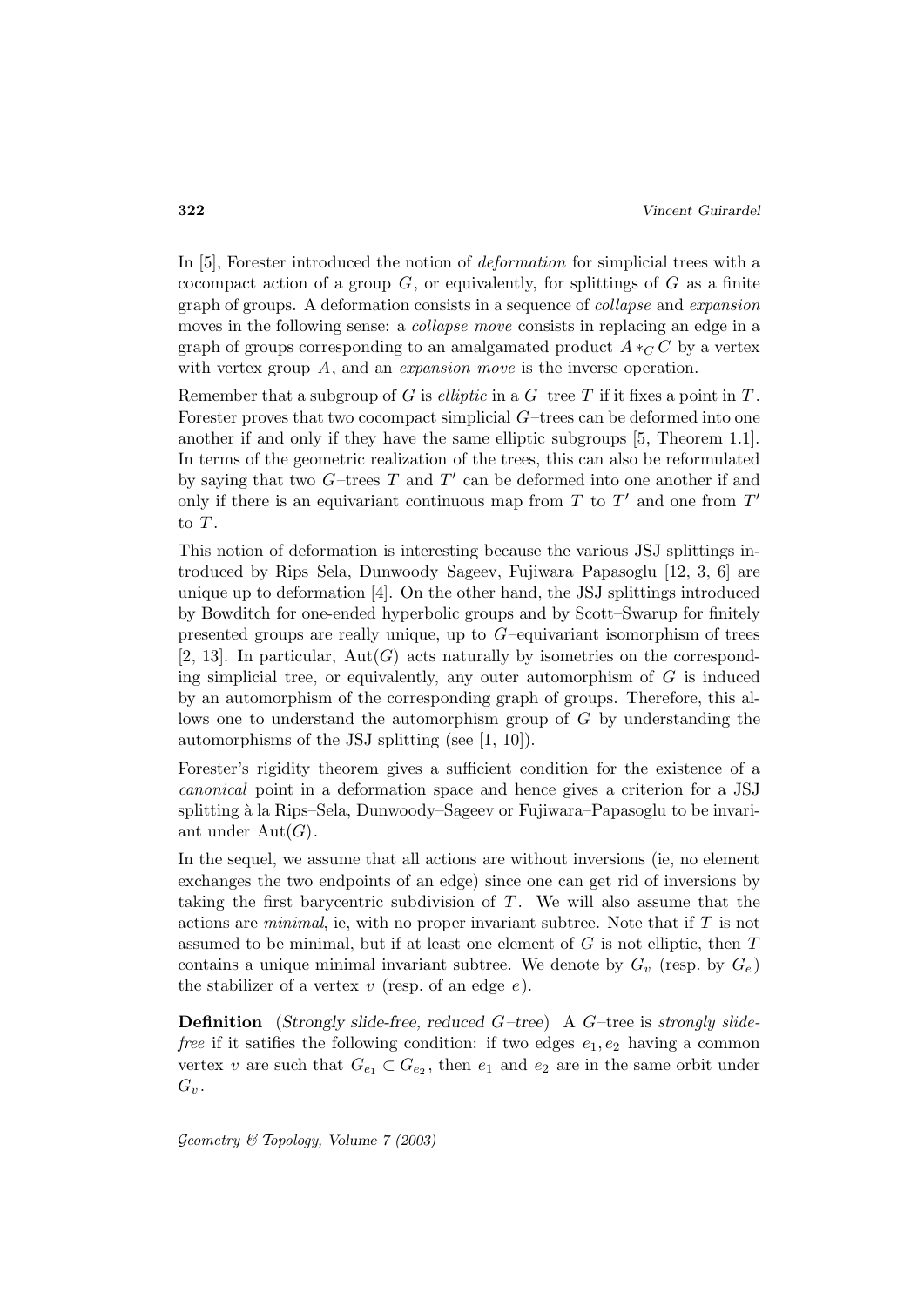A  $G$ -tree  $T$  is *reduced* if one cannot perform a collapse on  $T$ , ie, if for each edge e incident on some vertex v such that  $G_e = G_v$ , then the two endpoints of e are in the same orbit.

Note that in a minimal strongly slide-free  $G$ -tree, no vertex stabilizer can fix an edge, thus a minimal strongly slide-free splitting is itself reduced. In the following result, the *deformation space* of a  $G$ -tree  $T$ , is the set of all  $G$ -trees  $T'$  which can be deformed into  $T$ .

**Rigidity Theorem** (Forester [5, Corollary 1.3]) *There is at most one strongly slide-free minimal* G*–tree in each deformation space.*

*More precisely, let*  $T, T'$  *be two minimal simplicial*  $G$ –trees which have the *same elliptic subgroups.* Assume that  $T$  *is strongly slide-free and that*  $T'$  *is reduced.* Then there is a  $G$ -equivariant isomorphism between  $T$  and  $T'$  (and *the isomorphism is unique).*

**Corollary** (Forester [4]) *If a group* G *has a JSJ splitting which is strongly slide-free, then this splitting is* Aut(G)*–invariant.*

In particular, the action of  $Aut(G)$  on the Bass–Serre tree of the JSJ splitting provides a splitting of  $Aut(G)$  as a graph of groups.

This result extends an earlier result by Gilbert–Howie–Metaftsis–Raptis and Pettet essentially claiming that a deformation space contains at most one minimal strongly slide-free G–tree satisfying the additional assumption that if two adjacent edges have nested stabilizers, then these stabilizers coincide [7, 11]. This result is in turn an extension of a result by Karrass–Pietrowski–Solitar applying to amalgamated products [9].

A similar result in a different situation is proved in [8]: it is shown that in each deformation space, if there is a G–tree with cyclic edge stabilizers which is acylindrical, then the deformation space contains a  $2$ –acylindrical  $G$ –tree with cyclic edge stabilizers, and the set of such 2–acylindrical G–trees is a simplex. This gives a way to produce an  $Aut(G)$ –invariant JSJ–splitting for torsion free commutative transitive groups.

The proof given in [5] is quite long and involved. The goal of this note is to give a very short alternative proof, in the spirit of the proof in [7].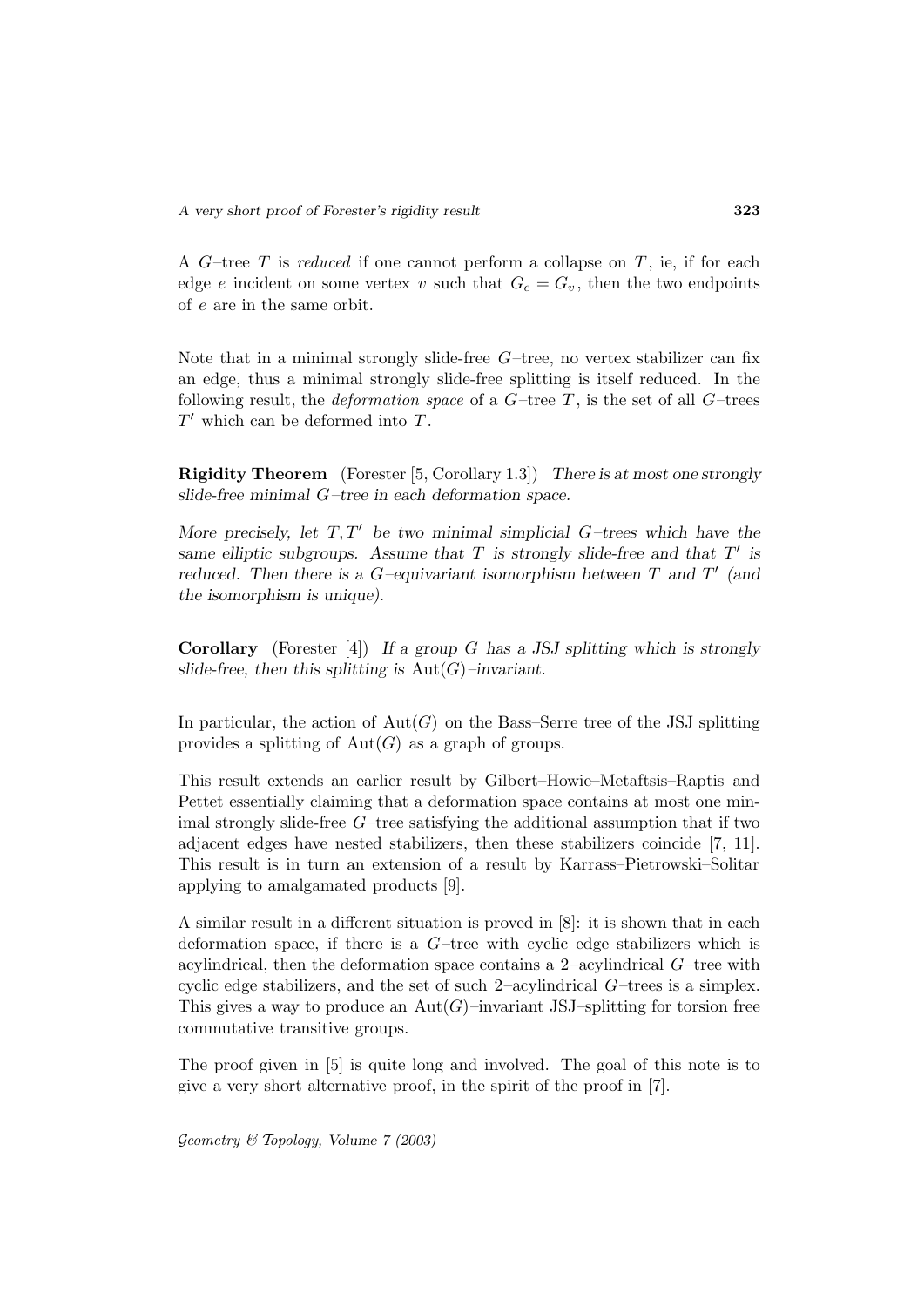### **1 Definitions**

We recall shortly a few definitions and elementary properties. Consider a  $G$ tree T. Given a vertex  $v \in V(T)$  and an edge  $e \in E(T)$ , we will denote by  $G_v$ and  $G_e$  their stabilizer. If an element  $\gamma$  has a fix point in T,  $\gamma$  is called *elliptic*, and  $\gamma$  is called *hyperbolic* otherwise. Similarly, we say that a subgroup  $H < G$ is elliptic if it fixes a point in T. Given an elliptic element  $\gamma \in G$ , the fix set Fix  $\gamma$  of  $\gamma$  is a subtree of T (and the same of course holds for a subgroup). Serre's Lemma claims that if Fix  $\gamma \cap \text{Fix } \gamma' = \emptyset$ , then  $\gamma \gamma'$  is hyperbolic [14, Corollary 1, section 6.5].

Given two disjoint subtrees  $A, B \subset T$ , the *bridge* between A and B is the smallest arc joining A to B: it is the arc [a, b] such that  $a \in A$ ,  $b \in B$ , and any arc joining a point of  $A$  to a point of  $B$  contains  $[a, b]$ . The projection  $p(x)$  of x on A is the closest point to x in A; if  $x \notin A$ ,  $[p(x), x]$  is the bridge between A and  $\{x\}$ .

We will often blur the distinction between  $T$  and its geometric realization, thus identifying the edge e with endpoints a, b to an homeomorphic copy  $[a, b]$  of the interval  $[0,1]$  in  $\mathbb{R}$ , while  $\overset{\circ}{e}$  will represent the open segment  $(a,b)=[a,b]\setminus\{a,b\}$ . Note that if an element (or a subgroup) of  $G$  fixes a point in  $T$ , then it fixes a vertex of  $T$  and the fixed subtree of an element (or a subgroup) is a simplicial subtree (this uses the absence of inversion).

### **2 Proof of Forester's rigidity Theorem**

**Proof of the rigidity Theorem** In a minimal strongly slide-free G–tree, no vertex stabilizer can fix an edge. In particular, vertex stabilizers of  $T$  fix no more than one vertex; thus vertex stabilizers are characterized as maximal elliptic subgroups of  $G$ .

Let's now define a *G*-equivariant map  $f: T \to T'$ . For each vertex  $v \in V(T)$ , choose equivariantly a vertex  $f(v) \in V(T')$  fixed by  $G_v$ , and extend f linearly and equivariantly on edges. First, the restriction of  $f$  to  $V(T)$  is injective: if  $f(u) = f(v)$ , then  $\langle G_u, G_v \rangle$  is elliptic in T', hence it is also elliptic in T. Since vertex stabilizers of T are maximal elliptic, one gets  $G_u = G_v = \langle G_u, G_v \rangle$ , so  $u = v$ . Note that this implies that the image of every edge of T is a nondegenerate arc in  $T'$ .

We will prove that f is an isomorphism. Since  $T'$  minimal, f is onto (as a topological map: some vertices of T' may have no preimage in  $V(T)$ ).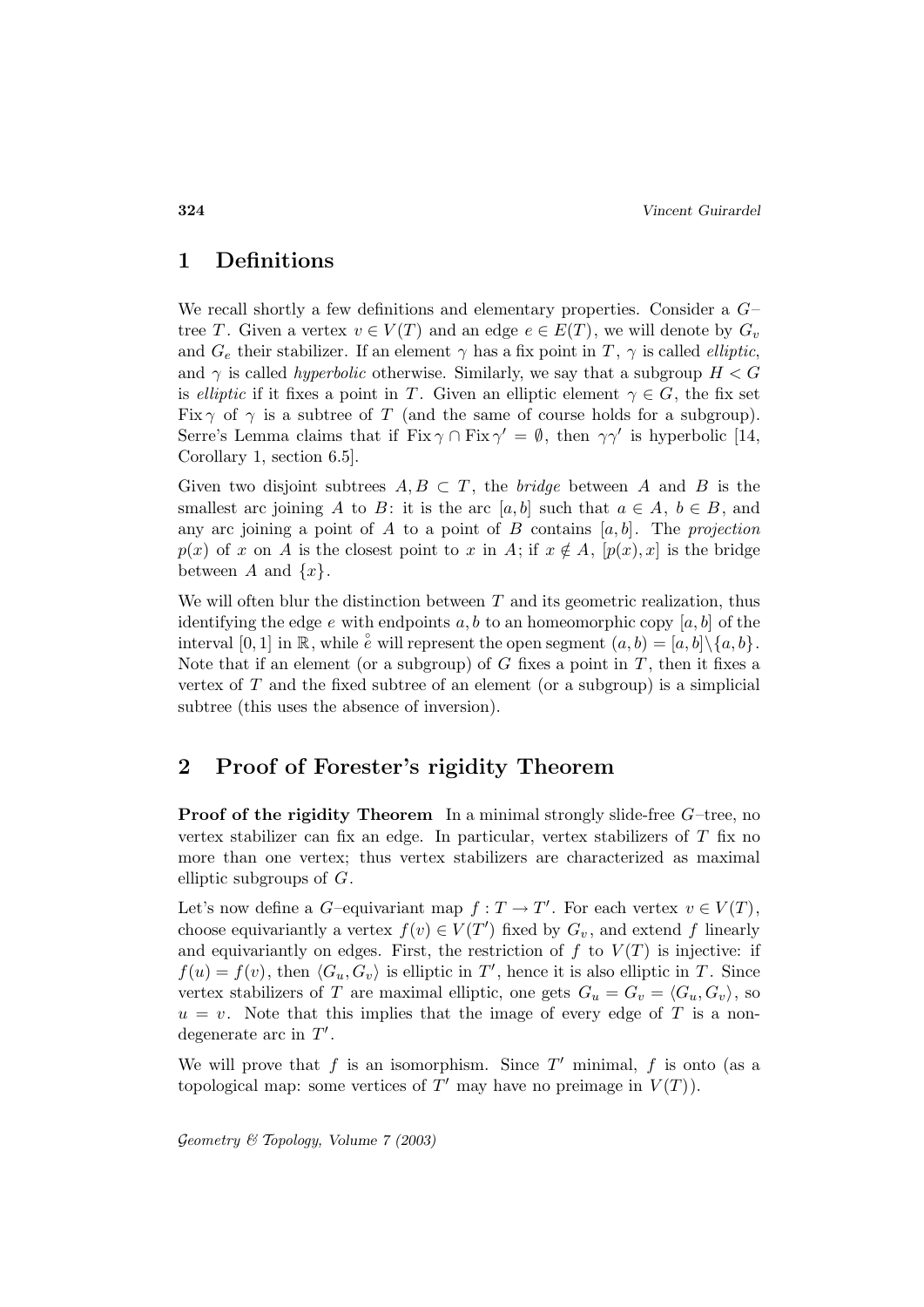The strongly-slide free condition gives the following fact (see [7]):

**Lemma 2.1** *Assume that*  $e_1, e_2 \in E(T)$  *are two edges sharing a common vertex* v and that  $f(e_1) \cap f(e_2)$  *is not reduced to one point. Then*  $e_1$  *and*  $e_2$ *are in the same*  $G_v$ -orbit and  $f(e_1) \cap f(e_2)$  *is strictly contained in*  $f(e_1)$  (resp. *in*  $f(e_2)$ .

**Remark** The lemma implies that  $f(e_1)$  and  $f(e_2)$  have the same length.

**Proof** Consider the group  $H = \langle G_{e_1}, G_{e_2} \rangle < G_v$ .

First assume that  $H$  fixes only  $v$  and argue towards a contradiction. Consider the vertex w' at distance 1 from  $f(v)$  on  $f(e_1) \cap f(e_2)$ . Since  $G_{w'}$  fixes a vertex in T, and since  $H \subset G_{w'}$ ,  $G_{w'}$  fixes v (and only v). Therefore,  $G_{w'} \subset G_v \subset$  $G_{f(v)}$ . Since T' is reduced,  $f(v)$  and w' are in the same orbit, hence w' has a preimage w in the orbit of v (w is thus a vertex of T). Now  $G_w \subset G_{w'} \subset G_v$ , hence  $w = v$  by maximality of vertex stabilizers, contradicting  $f(w) = w' \neq$  $f(v)$ .

Thus  $H$  fixes a vertex different from  $v$ . Since  $H$  also fixes  $v$ ,  $H$  fixes an edge  $e_3$  incident on v. Since  $G_{e_1}, G_{e_2} \subset G_{e_3}$ , the strongly-slide free condition says that  $e_1, e_2, e_3$  are in the same  $G_v$ -orbit.

Finally, if one had  $f(e_1) \cap f(e_2) = f(e_1)$ , then one would have  $f(e_1) = f(e_2)$ since those two arcs have the same length (they are in the same orbit), and  $f$ would identify two vertices, a contradiction.  $\Box$ 

**Lemma 2.2** Assume that  $e_1, e_2, e_3$  are three consecutive edges in  $T$ , then  $f(e_1) \cap f(e_2) \cap f(e_3) = \emptyset.$ 

**Proof** Denote by  $v_1$  the common vertex of  $e_1$  and  $e_2$ , and by  $v_2$  the common vertex of  $e_2$  and  $e_3$  (note that  $v_2 \neq v_1$ ). Assume that  $f(e_1) \cap f(e_2) \cap f(e_3)$ contains a point  $p'$ . Then  $f(e_1)$  must meet  $f(e_2)$  in more than one point since otherwise,  $f(e_2)$  would be contained in  $f(e_3)$ , a contradiction. By the previous lemma, there is an element  $\gamma_1 \in G_{v_1}$  sending  $e_1$  on  $e_2$ , so  $\gamma_1$  fixes pointwise  $f(e_1) \cap f(e_2)$ , hence  $\gamma_1$  fixes  $p'$ . Similarly, there is an element  $\gamma_2 \in G_{v_2}$  sending  $e_2$  on  $e_3$ , and which fixes  $p'$ .

Now  $\gamma_1 \gamma_2$  is elliptic in  $T'$  (it fixes  $p'$ ) and is hyperbolic in T by Serre's Lemma since Fix  $\gamma_1 \cap \text{Fix } \gamma_2$  is empty in T because neither  $\gamma_1$  nor  $\gamma_2$  fix  $e_2$ . This is a contradiction.  $\Box$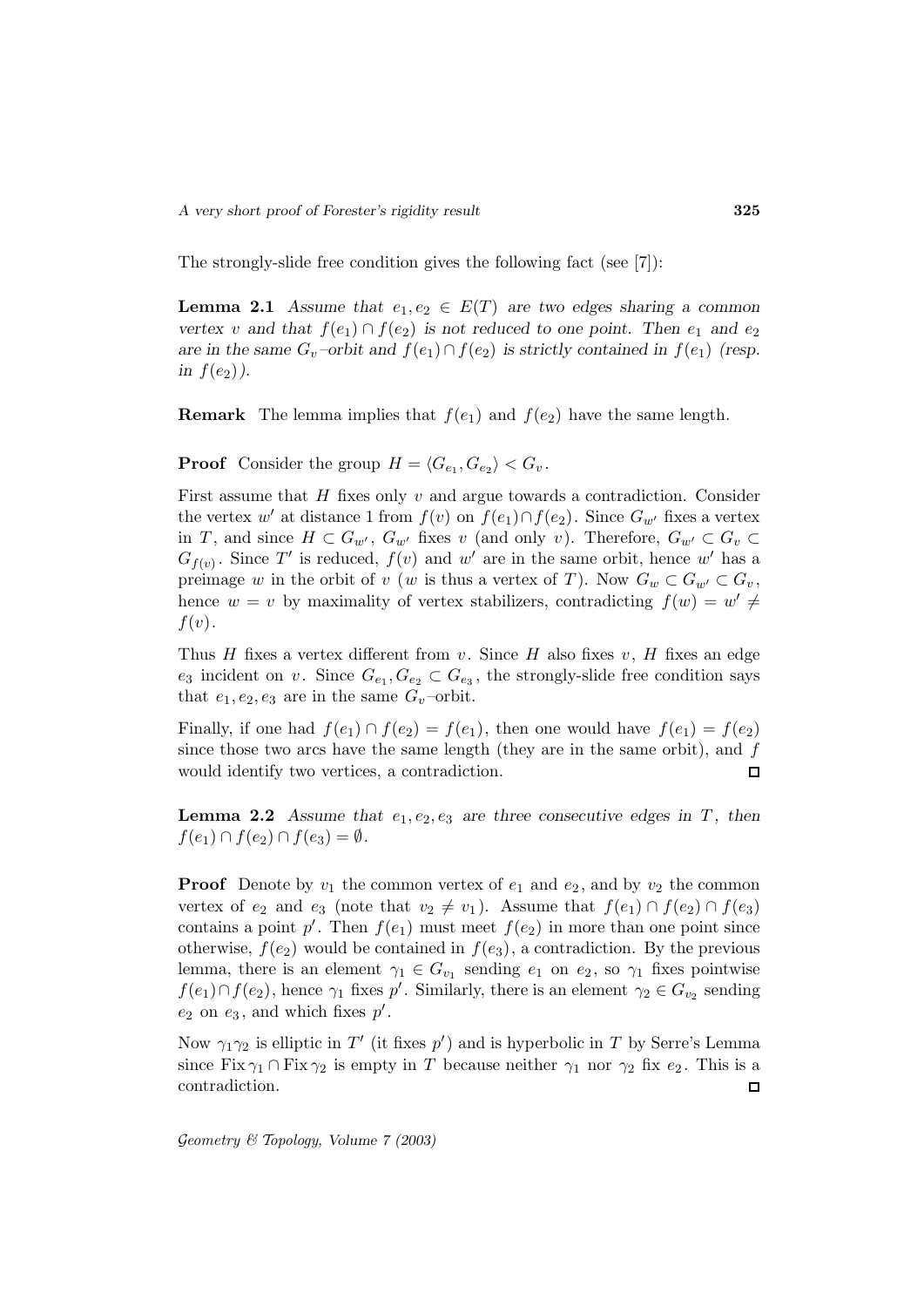The following lemma will say that the image under  $f$  of a non-backtracking path  $v_0, \ldots, v_n$  cannot backtrack too much.

**Lemma 2.3** (Backtracking lemma) *Consider a sequence of vertices*  $u_0, \ldots, u_n$ *in a tree* T *such that*

- (1)  $u_i \neq u_{i+1}$  for all  $i \in \{0, \ldots, n-1\}$ ;
- (2)  $[u_{i-1}, u_i] \cap [u_i, u_{i+1}]$  *is strictly contained in*  $[u_{i-1}, u_i]$  *and in*  $[u_i, u_{i+1}]$  *for each*  $i \in \{1, \ldots, n-1\}$ ;
- (3)  $[u_{i-1}, u_i] \cap [u_i, u_{i+1}] \cap [u_{i+1}, u_{i+2}] = \emptyset$  *for each*  $i \in \{1, ..., n-2\}$ *.*

*Then for*  $|j - i| \geq 2$ ,  $[u_{i-1}, u_i] \cap [u_{i-1}, u_i] = \emptyset$ .



Figure 1: Backtracking lemma

**Proof** Let  $C_i$  be the convex hull of  $\{u_0, \ldots, u_i\}$ . We prove by induction the following property for  $1 \leq i \leq n-1$ :

$$
(P_i):
$$
  $u_{i+1} \notin C_i$  and  $[u_i, u_{i+1}] \cap C_{i-1} = \emptyset$ .

The lemma will then follow immediately.

Since the property clearly holds for  $i = 1$ , we prove  $P_i \Rightarrow P_{i+1}$ . Assume that  $u_{i+2} \in C_{i+1}$ . Since  $u_{i+2} \notin [u_i, u_{i+1}]$  by hypothesis (2),  $u_{i+2}$  lies in  $C_{i-1}$  or in the bridge joining  $[u_i, u_{i+1}]$  to  $C_{i-1}$ . Thus  $[u_{i+2}, u_{i+1}]$  must meet the bridge between  $[u_i, u_{i+1}]$  and  $C_{i-1}$ , hence must meet  $[u_i, u_{i-1}]$ , which contradicts hypothesis (3).

If  $[u_{i+1}, u_{i+2}]$  meets  $C_i$ , then  $[u_{i+1}, u_{i+2}]$  contains the projection p of  $u_{i+1}$  on  $C_i$ . Note that by definition  $p \in [u_i, u_{i+1}]$ , so  $p \in [u_i, u_{i+1}] \cap [u_{i+1}, u_{i+2}]$ . By (3),  $p \notin [u_{i-1}, u_i]$ . This implies that  $p \in C_{i-1}$  since p belongs to  $C_i$  but not to the bridge joining  $u_i$  to  $C_{i-1}$ . Hence  $p \in C_{i-1} \cap [u_i, u_{i+1}]$ , which contradicts the induction hypothesis.  $\square$ the induction hypothesis.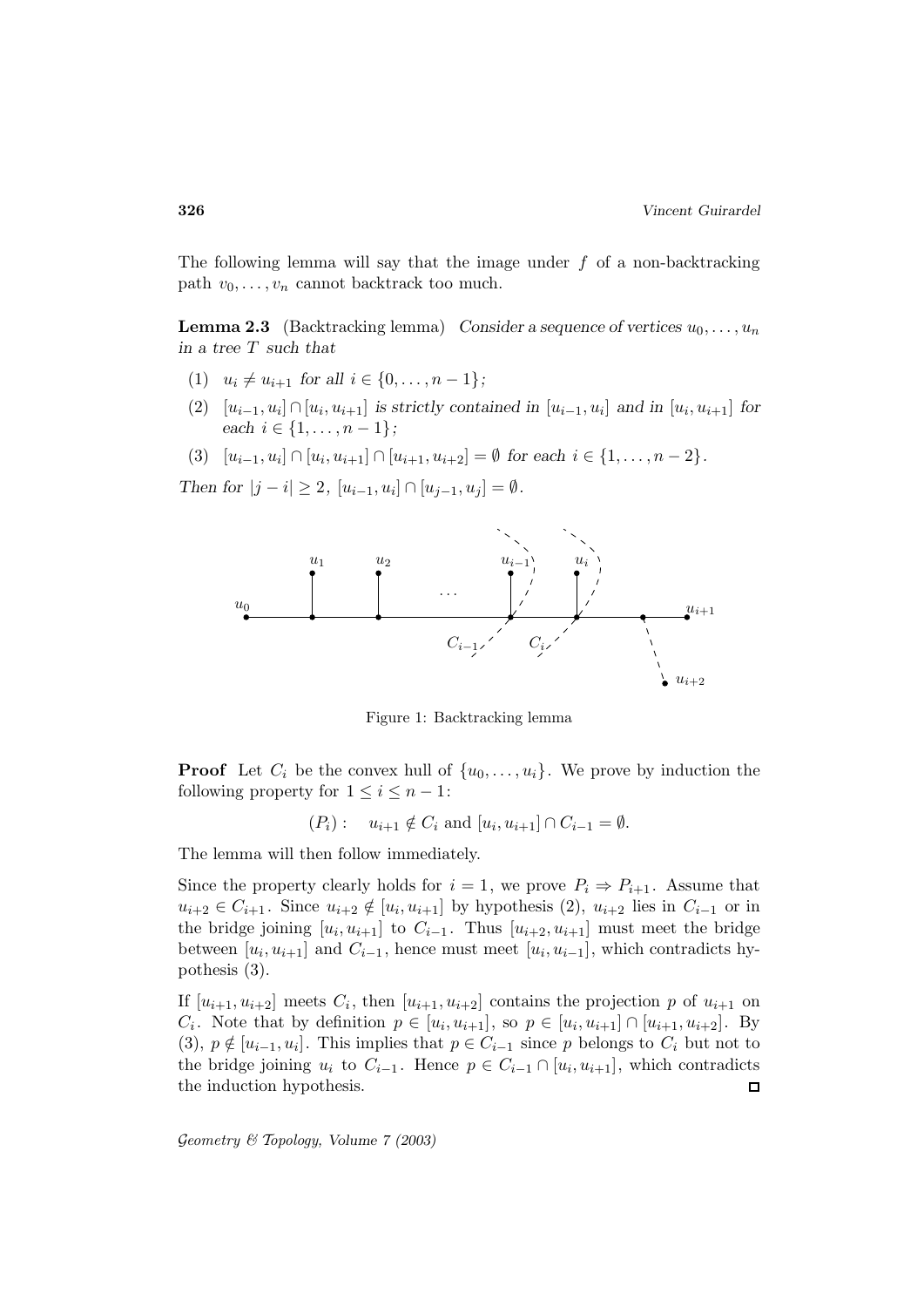Now let's conclude the proof of the theorem. Assume that  $f$  is not an isomorphism. Then there exist two edges  $e_1, e_2$  incident on a common vertex v such that  $f(e_1) \cap f(e_2)$  contains more than one point. Denote  $v' = f(v)$ , and let  $w' \neq v'$  be the vertex at distance 1 from v' on  $f(e_1) \cap f(e_2)$ .

Let w be a point of T (vertex or not) such that  $f(w) = w'$ . Denote by  $v_0 = v, v_1, \ldots, v_n$  the vertices on the smallest simplicial arc containing  $[v, w]$ (in particular,  $w \in [v_{n-1}, v_n]$ , and  $w = v_n$  if and only if w is a vertex). Up to exchanging the roles of  $e_1$  and  $e_2$ , we may assume that  $[v_0, v_n]$  meets  $e_1$ only at v. Define  $v_{-1}$  so that  $[v_{-1}, v_0] = e_1$ . Thus, the vertices of the arc  $[v_{-1}, v_n]$  are  $v_{-1}, v_0, v_1, \ldots, v_n$ . Lemma 2.1 and 2.2 say that one can apply the backtracking lemma to the sequence  $u_i = f(v_i), i \in \{-1, 0, \ldots, n\}$ . Since  $w' \in [u_{-1}, u_0] \cap [u_{n-1}, u_n]$ , one gets  $n = 1$ . By the Lemma 2.1, the edge  $[v_0, v_1]$ is in the orbit of  $e_1$ , and  $w \neq v_1$  cannot be a vertex.

This proves that  $f^{-1}(w') \subset G_v \hat{e}_1$ . In particular, since there are no inversions on T,  $G_{w'} \subset G_v$ , therefore  $G_{w'} \subset G_{v'}$ . Since T' is reduced, this means that w' is in the same orbit as v', which contradicts the fact that  $f^{-1}(w')$  does not contain any vertex.

It follows that f maps edges to edges, so f is an isomorphism. In particular, f induces a bijection from  $V(T)$  onto  $V(T')$ .

The uniqueness of f will then follow from the following fact: given  $v \in V(T)$ , there is at most one vertex  $v' \in V(T')$  such that  $G_v \subset G_{v'}$ . As a matter of fact, consider  $w' \in V(T')$  with  $G_v \subset G_{w'}$  and let w be a preimage of w' in  $V(T)$ . Then  $\langle G_w, G_v \rangle \subset G_{w'}$  so  $\langle G_w, G_v \rangle$  is elliptic in T. Therefore,  $v = w$ since vertex stabilizers of T fix no more than one vertex in T, and  $v' = w'$ .

## **References**

- [1] **Hyman Bass**, **Renfang Jiang**, Automorphism groups of tree actions and of graphs of groups, J. Pure Appl. Algebra 112 (1996) 109–155
- [2] **Brian H Bowditch**, Cut points and canonical splittings of hyperbolic groups, Acta Math. 180 (1998) 145–186
- [3] **M J Dunwoody**, **M E Sageev**, JSJ–splittings for finitely presented groups over slender groups, Invent. Math. 135 (1999) 25–44
- [4] **Max Forester**, On uniqueness of JSJ decompositions of finitely generated groups, to appear in Comment. Math. Helv. http://www.maths.warwick.ac.uk/~forester/
- [5] **Max Forester**, Deformation and rigidity of simplicial group actions on trees, Geom. Topol. 6 (2002) 219–267